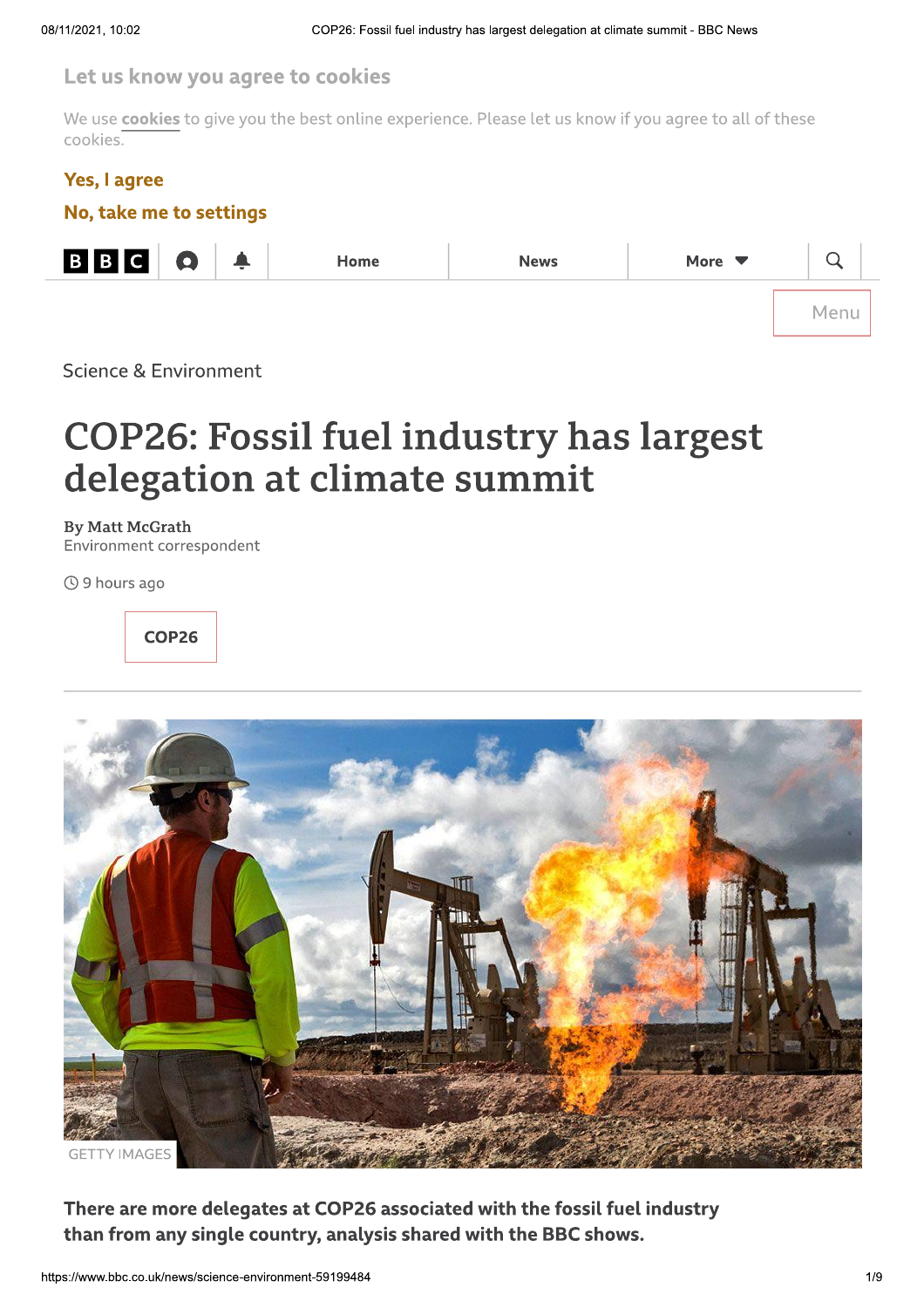Campaigners led by Global Witness assessed the participant list published by the UN at the start of this meeting.

They found that 503 people with links to fossil fuel interests had been accredited for the climate summit.

These delegates are said to lobby for oil and gas industries, and campaigners say they should be banned.

"The fossil fuel industry has spent decades denying and delaying real action on the climate crisis, which is why this is such a huge problem," says Murray Worthy from Global Witness.

"Their influence is one of the biggest reasons why 25 years of UN climate talks have not led to real cuts in global emissions."

About 40,000 people are attending the COP. Brazil has the biggest official team of negotiators according to UN data, with 479 delegates.

- COP26: Time to sober up
- $\bullet$ What are top polluters doing to cut emissions?
- Life where it's too hot to work, too hot to sleep

The UK, which is hosting the talk in Glasgow, has 230 registered delegates.

So what counts as a fossil fuel lobbyist?

Global Witness, Corporate Accountability and others who have carried out the analysis define a fossil fuel lobbyist as someone who is part of a delegation of a trade association or is a member of a group that represents the interests of oil and gas companies.

Overall, they identified 503 people employed by or associated with these interests at the summit.

They also found that:

- Fossil fuel lobbyists are members of two country delegations, Canada and **Russia**
- The fossil fuel lobby at COP is larger than the combined total of the eight delegations from the countries worst affected by climate change in the past 20 years
- More than 100 fossil fuel companies are represented at COP, with 30 trade associations and membership organisations also present
- Fossil fuel lobbyists dwarf the UNFCCC's official indigenous constituency والمرابط المتعارض والمتعاط المرابط المرابط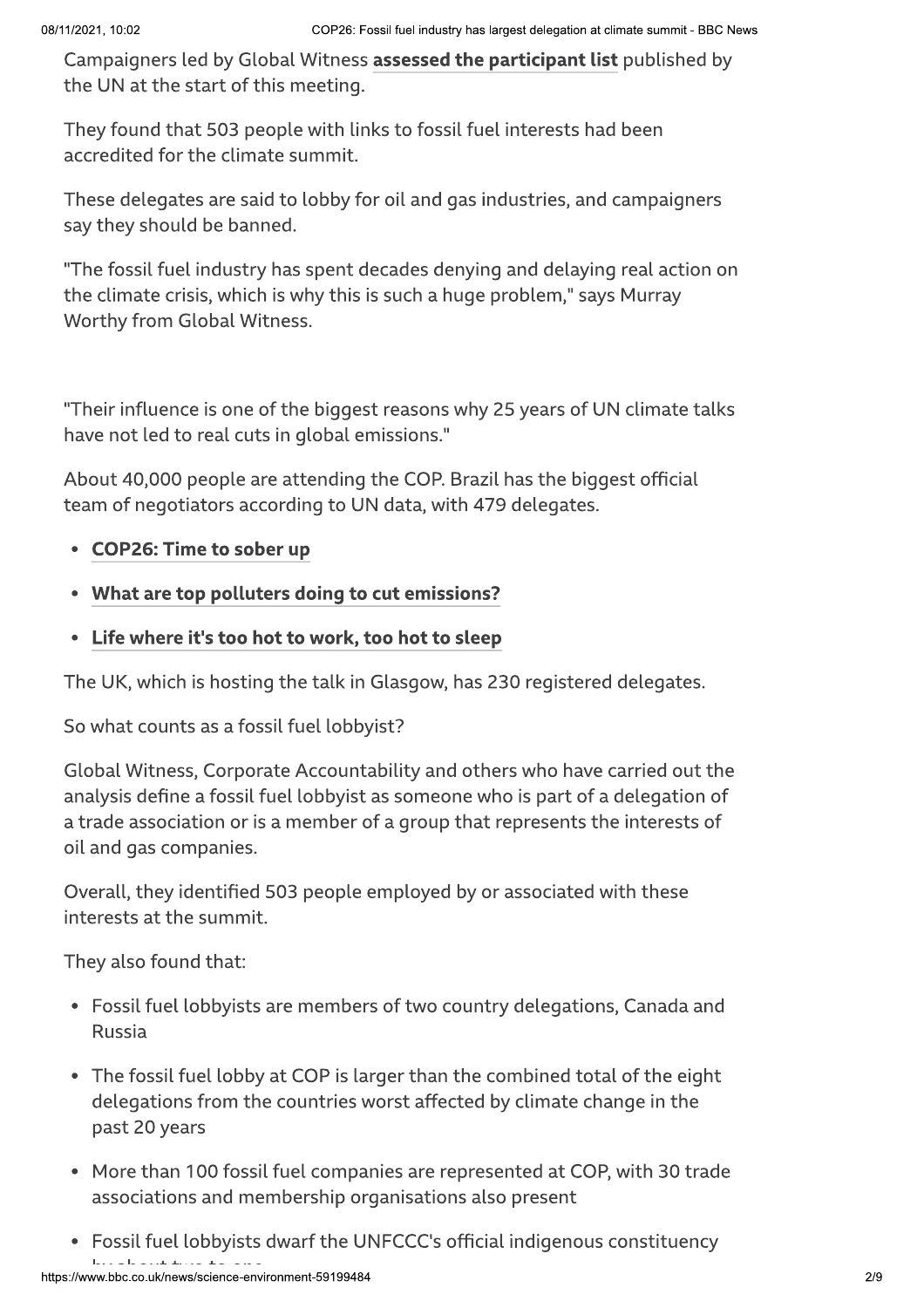08/11/2021. 10:02 by about two to one

One of the biggest groups they identified was the International Emissions Trading Association (IETA) with 103 delegates in attendance, including three people from the oil and gas company BP.

According to Global Witness, IETA is backed by many major oil companies who promote offsetting and carbon trading as a way of allowing them to continue extracting oil and gas.

"This is an association that has an enormous number of fossil fuel company as its members. Its agenda is driven by fossil fuel companies and serves the interests of fossil fuel companies," Mr Worthy said.

Tap or click to go through the gallery



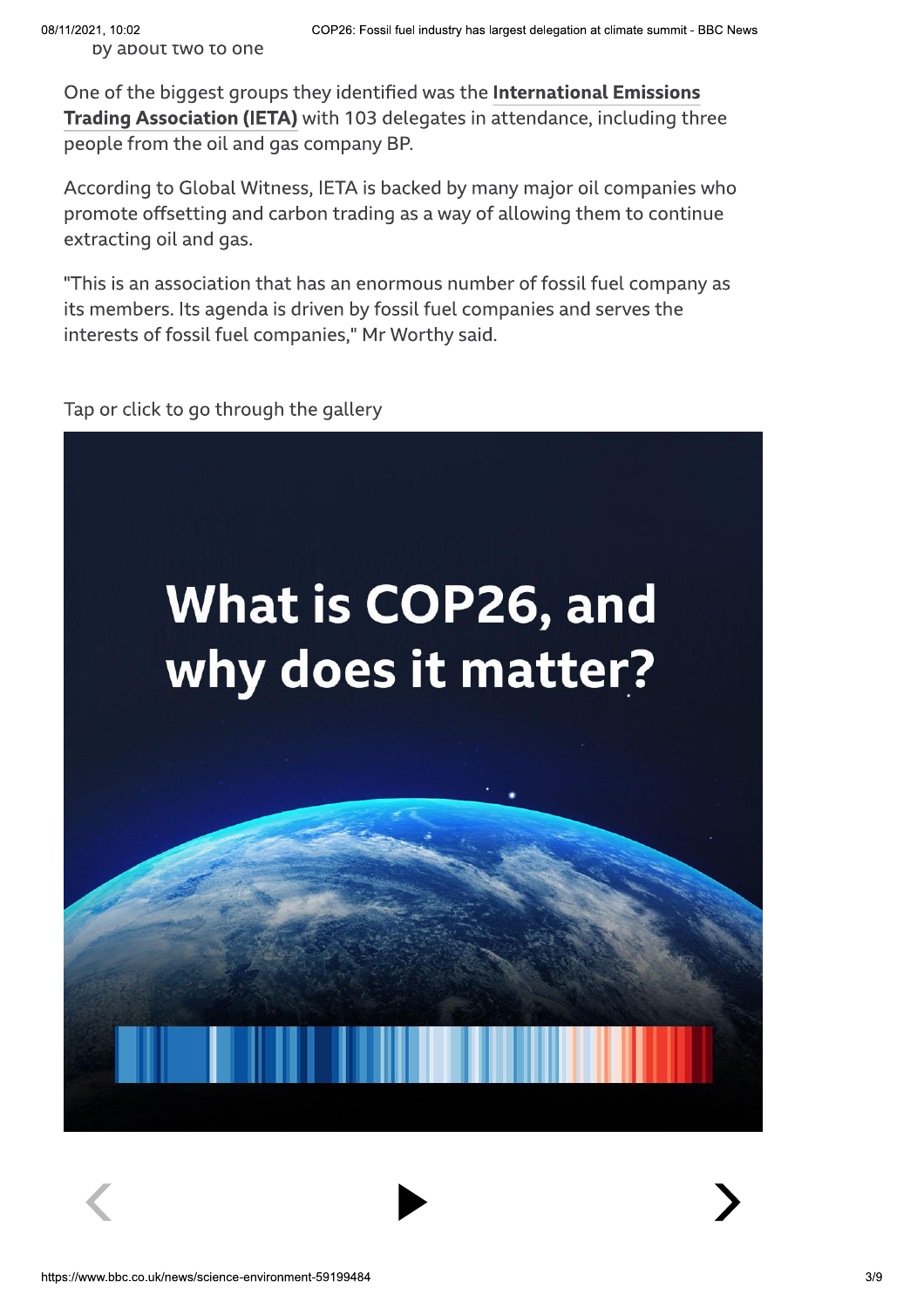"What we seeing is the putting forward of false solutions that appear to be climate action but actually preserve the status quo, and prevent us from taking the clear, simple actions to keep fossil fuels in the ground that we know are the real solutions to climate crisis."

The IETA says it exists to find the most efficient market-based means of driving down emissions. Members include fossil fuel companies but also a range of other businesses.

"We have law firms, we have project developers, the guys who are putting clean technology on the ground around the world, they're also members of our association as well," says Alessandro Vitelli, an IETA spokesman.

"We're not coming to a shuddering halt today and tomorrow, and suddenly there's going to be no emissions from the combustion of fossil fuels."

"There is a process to transition that's under way, and carbon markets are the best way to make sure that transition takes place."

Campaign groups argue that the World Health Organization didn't get serious about banning tobacco until all the lobbyists for the industry were banned from WHO meetings. They want the same treatment for oil and gas companies at COP.

"The likes of Shell and BP are inside these talks despite openly admitting to upping their production of fossil gas," said Pascoe Sabido of the Corporate Europe Observatory, who were also involved in the analysis.

"If we're serious about raising ambition, then fossil fuel lobbyists should be shut out of the talks."

Follow Matt on Twitter @mattmcgrathbbc

- Why the COP26 climate summit is important
- Simple quide to climate change
- What will climate change look like for you?  $\bullet$
- Four ways to reduce your emissions  $\bullet$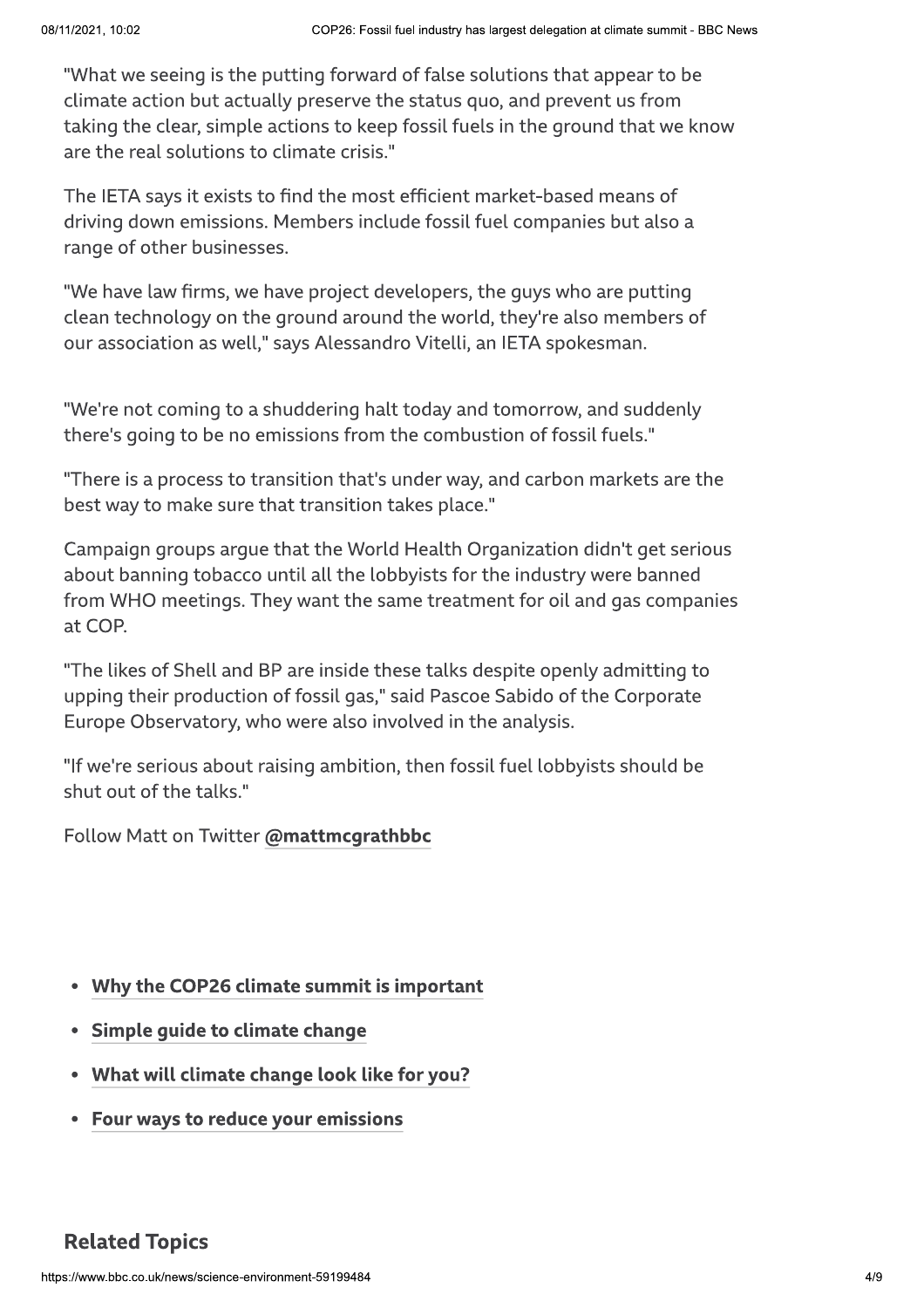

## **Top Stories**

#### Fossil fuel industry has biggest delegation at COP26

There are more participants than from any single country, a study shared with the BBC suggests. **O** 9 hours ago

## Worst-affected states demand climate help

**① 2 hours ago** 

#### Afghans facing 'hell on earth' as winter looms

**① 3 hours ago** 

#### **Features**



What are the rules for travelling to the US now?



Diamonds v trees: A fight to save a forest



A film on India's motorcycle god rides to glory



Can clubbers' dance moves create renewable energy?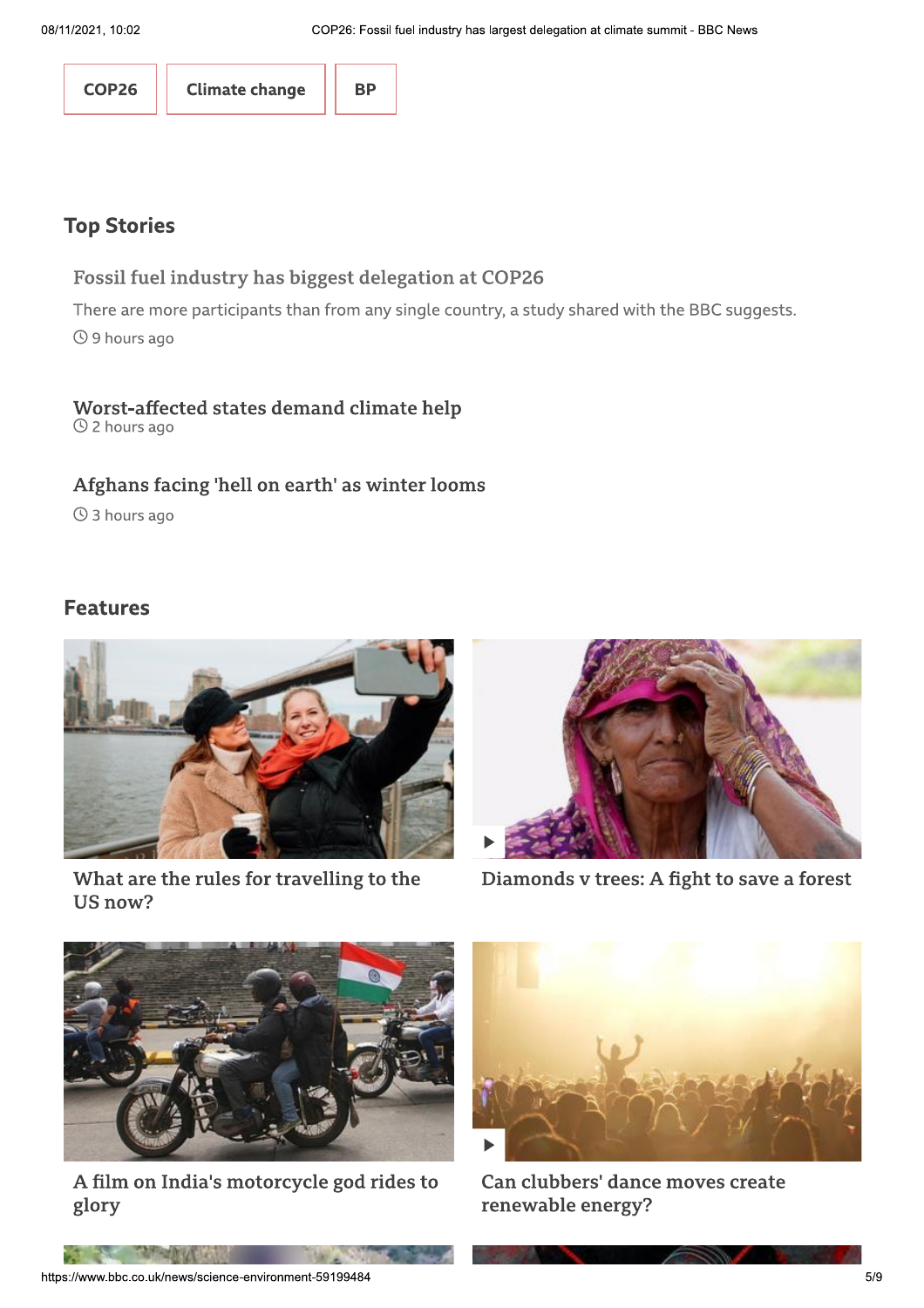

TikTok videos humanise Colombia's TikTok videos humanise Colombia's The space telescopes inspired by<br>cocaine workers finition of the space of the space telescopes inspired by<br>lobsters





How the humble battery can help save



How the humble battery can help save US border reopening to bring longed-for<br>the world reunions



What do the poorest countries want from climate summit?

### Elsewhere on the BBC



https://www.bbc.co.uk/news/so



Is vour hometown holding vou back?<br>Rurning calories without any everyised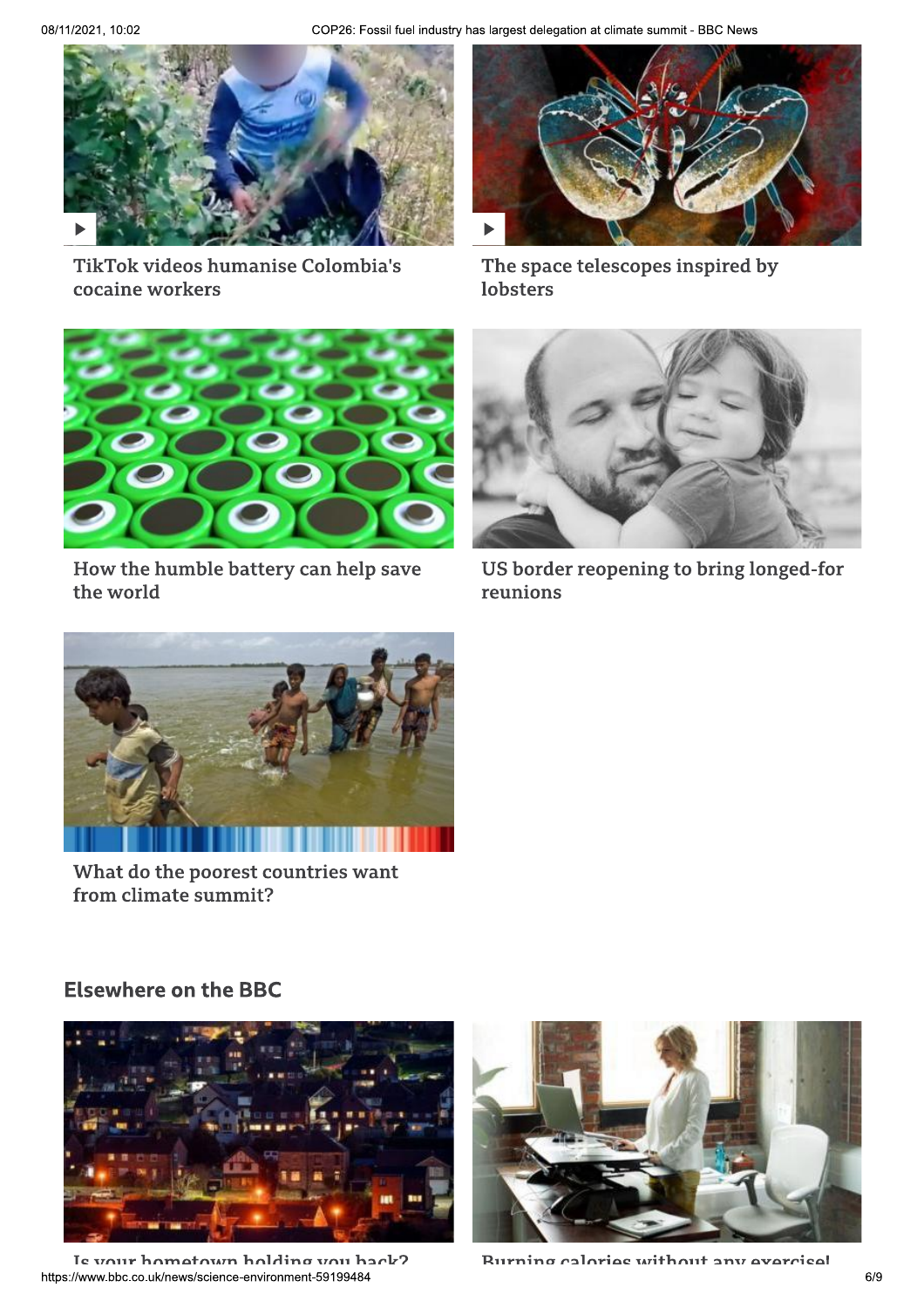Hayley Pearce explores how success can be found by staying put or moving on

How simply standing up can help our health

#### **Most Read**

- Bus hijacked and set on fire by gang of men
- Fossil fuel industry has biggest delegation at COP26
- Cave rescue bid after man injured two days ago
- 'Storm in a sleaze cup' and 'Brexit trade war' Δ
- Terminally-ill people dying before benefits paid Γ
- Amy Winehouse dress smashes auction estimate 6
- Small scale nuclear to get green light this week
- Afghans facing 'hell on earth' as winter looms Я
- JD Sports angry at secret filming of its boss
- Twitter poll calls on Musk to sell 10% Tesla stake

#### **BBC News Services**

On your mobile

On smart speakers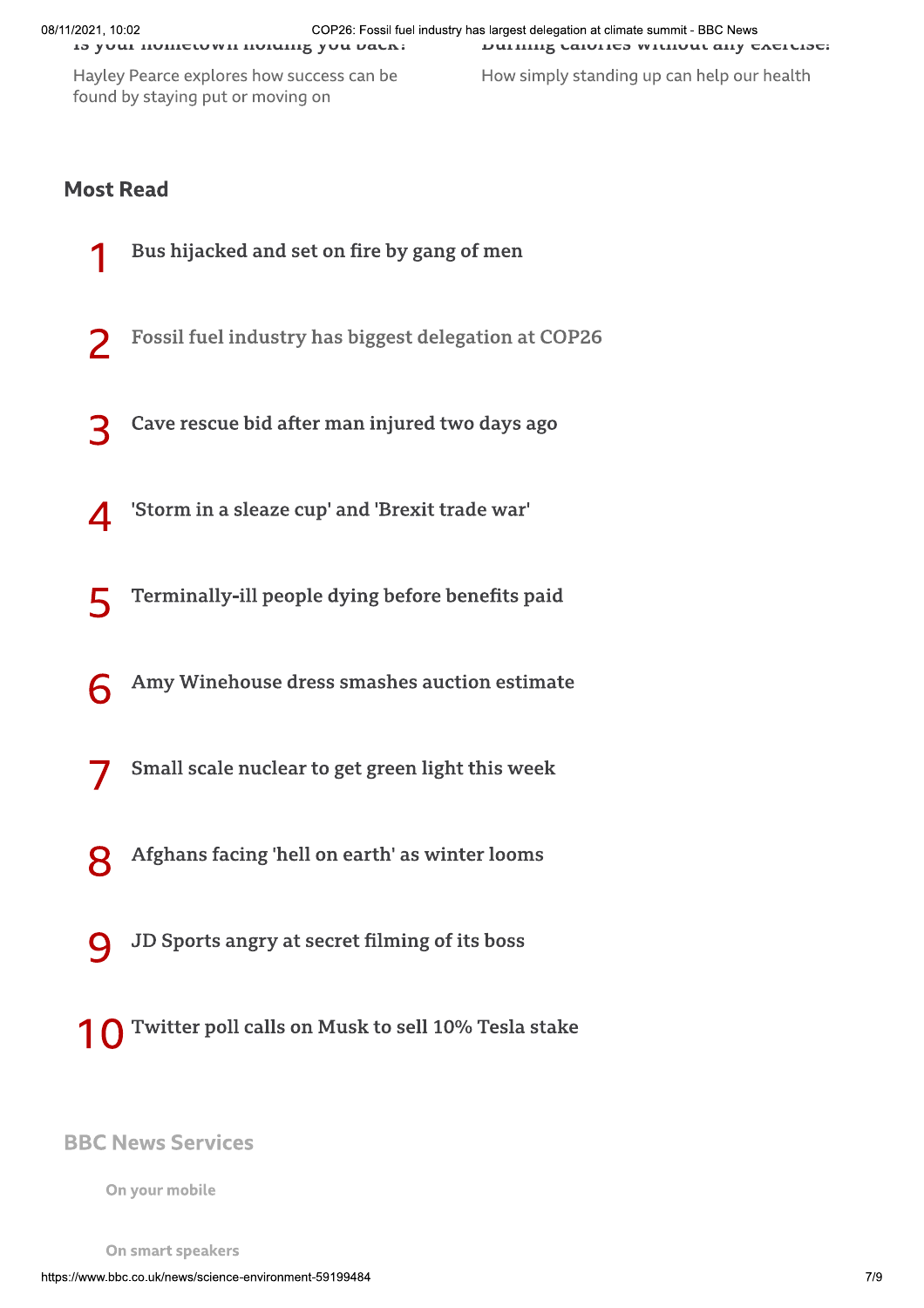**Get news alerts** 

**Contact BBC News** 

# **Best of the BBC**



**CBBC** 

**Bitesize** 

Local

**Brutally honest callers create mayhem!** 

The extraordinary life of Mary Seacole

Home

Weather

 $8/9$